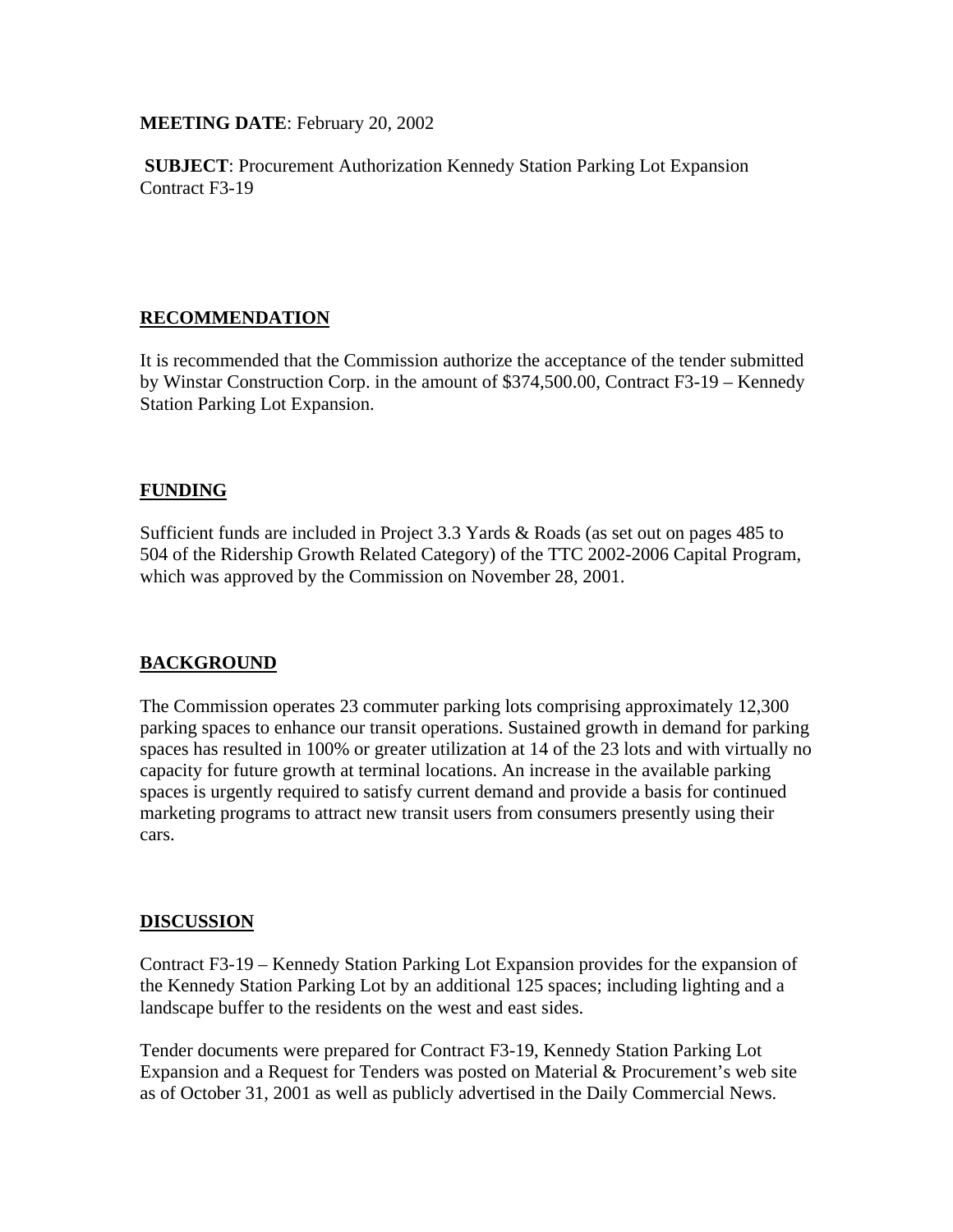Thirty-one companies requested copies of tender documents out of which twelve submitted tenders as summarized in Appendix 'A'.

The lowest tender was received from Winstar Construction Corp. in the amount of \$374,500.00 and included no exceptions or qualifications to the tender documents. Winstar Construction Corp. submitted an alternate for the use of recycled concrete in lieu of Granular 'A' in the parking area. This alternative would result in a reduction of \$3,000.00 to their tender price. The alternative has been reviewed by staff and is considered technically unacceptable. As Winstar had not previously worked for the Commission, reference checks were completed which indicated that they have satisfactorily completed work of a similar size and nature in the past. They are considered commercially and technically acceptable.

Based on a review of the contractor's financial statements, it appears they have the financial capability to perform this contract.

Sanan Construction submitted the second lowest priced tender and also did not state any exceptions or qualifications and are considered commercially compliant.

#### **JUSTIFICATION**

The tender submitted by Winstar Construction Corp. is the lowest priced compliant tender.

- - - - - - - - - - - -

January 31, 2002

80-31-32

1033570

Attachment

#### **APPENDIX 'A'**

#### KENNEDY STATION PARKING LOT EXPANSION -

## CONTRACT F3-19